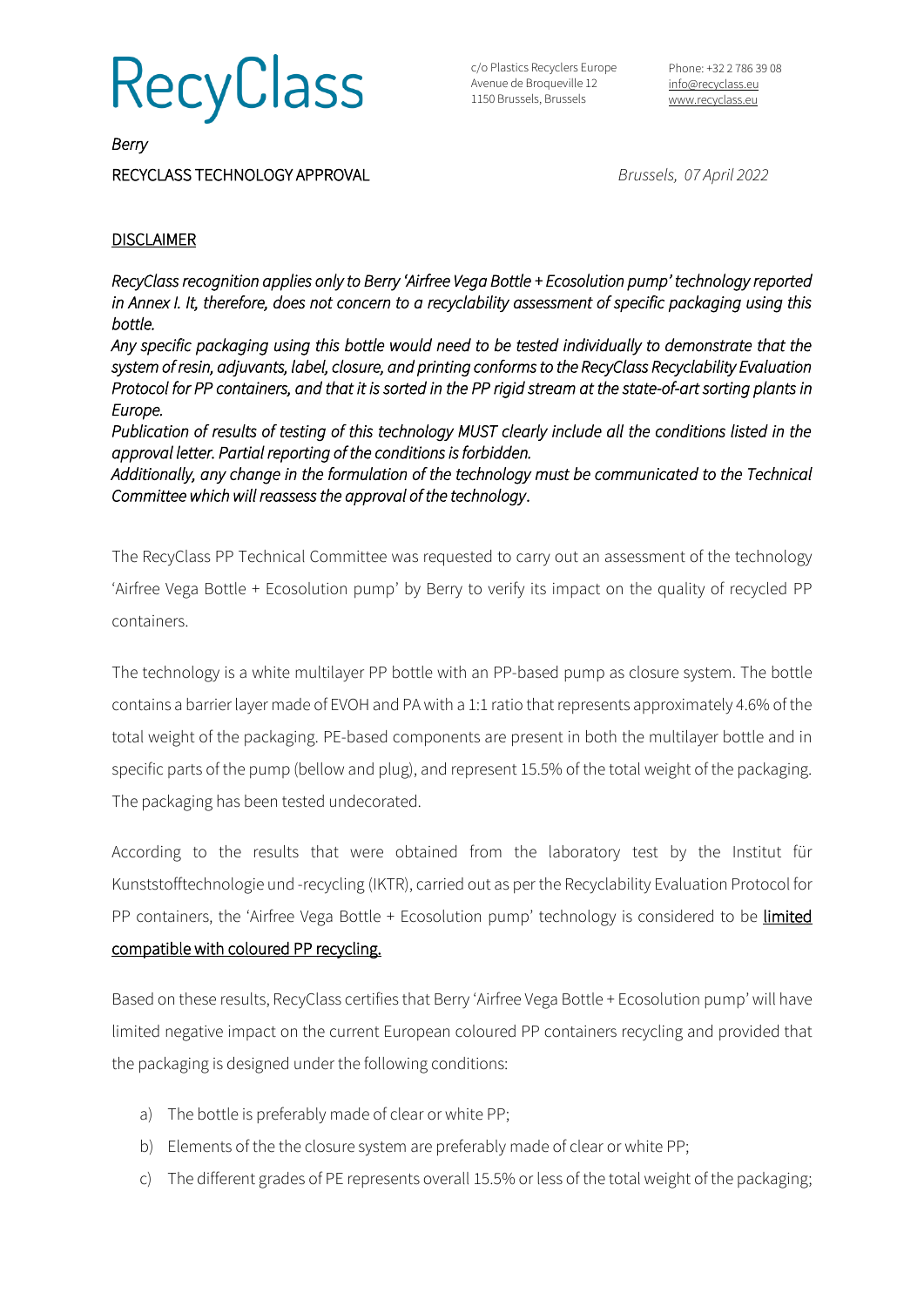- d) The barrier layer is made of EVOH and PA, each of them representing 2.3% or less of the total weight of the packaging;
- e) The density of the finished packaging is lower than  $1 g/cm^3$ ;
- f) No additional printing technology are applied, and in any case, it is the responsibility of the end-user to choose an appropriate combination of inks and printing process to ensure that:
	- i. the inks are non-bleeding;
	- ii. the inks comply with the European Legislation (e.g. Packaging and Packaging Waste Directive on the heavy metal concentration levels) and are EUPIA compliant;
	- iii. direct printing is limited as much as possible;

RecyClass concludes that Berry 'Airfree Vega Bottle + Ecosolution pump' as per current market conditions and knowledge, is limited compatible with the existing European industrial recycling processes for coloured PP containers. Indeed, the recycled plastic generated after the recycling process was successfully tested in high-value application such as PP bottles up to 25% concentration $^{1}$ .

In order to reach higher recycling quality standards, the RecyClass Technical Committee for PP containers recommends to replace the green bellow with a white or transparent one and to replace PE parts with PP when possible.

## *About* RecyClass

<sup>&</sup>lt;sup>1</sup> [Recyclability Evaluation Protocol for PP](https://recyclass.eu/recyclability/test-methods/) containers



c/o Plastics Recyclers Europe Avenue de Broqueville 12 1150 Brussels, Brussels

Phone : +32 2 786 39 08 info[@recyclass.eu](mailto:recyclass@plasticsrecyclers.eu) www.recyclass.eu

RecyClass is a comprehensive cross-industry initiative that works to advance plastic packaging recyclability and to establish a harmonized approach towards recycled content calculation and its traceability in Europe. Activities within RecyClass include the development of Recyclability Evaluation Protocols and scientific testing methods for innovative materials which serve as the base for the Design for Recycling Guidelines and the Recycling Online Tool. RecyClass offers Recyclability Certifications for plastic packaging and Recycled Content Traceability Certification for plastic products. Contact: